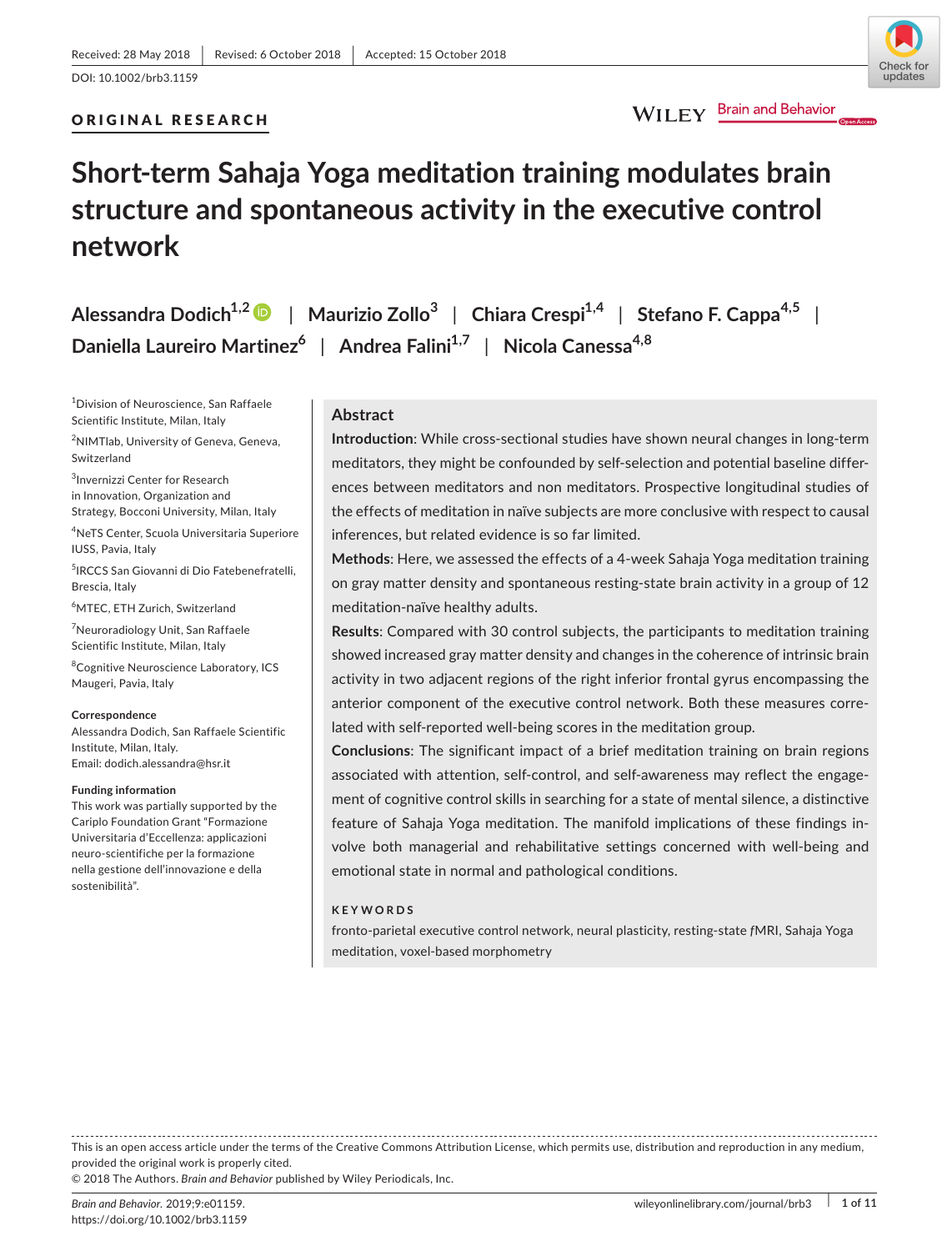# **1** | **INTRODUCTION**

Research over the past two decades has started to unveil the neural modifications associated with different types of meditation, resulting in beneficial effects on emotional balance and cognitive performance (see Dahl, Lutz, & Davidson, 2015; Sedlmeier et al., 2012). Several studies based on cross-sectional comparisons suggest that the effects of long‐term meditation practice may result in neuro‐anatomical and functional changes. Despite differences in subject characteristics and type of meditation, these studies highlighted significant changes in fronto-insular, anterior cingulate, and hippocampal cortex, regions related to, respectively, self‐awareness, self‐regulation, and episodic memory (see (Fox et al., 2014) for a review; (Villemure, Ceko, Cotton, & Bushnell, 2014)). Other studies addressed the effects of extensive meditation training on intrinsic (task-free) brain activity (Jang et al., 2011; Taylor et al., 2013), that is, the low-frequency fluctuations of BOLD signal (<0.1 Hz) observed at rest in networks overlapping the typical task‐related activation maps (Smith et al., 2009). However, the cross‐sectional nature of these studies does not allow to establish a causal relationship between meditation practice and such changes.

To overcome this limitation, longitudinal studies assessed the ef‐ fect of meditative interventions compared with a test–retest control group. Their results suggest that short‐term meditation practice may induce significant morphologic changes via mechanisms of structural plasticity (Holzel et al., 2011; Santarnecchi et al., 2014). To investigate training-related changes in functional connectivity during mindful rest, Kilpatrick and colleagues (Kilpatrick et al., 2011) employed a group in‐ dependent component analysis (gICA), a data‐driven multivariate ap‐ proach highlighting subtle interindividual differences in intrinsic brain functioning (Koch et al., 2010). Subjects were explicitly instructed to be mindfully aware of the MR scanner sounds, and the results showed increased functional connectivity of the auditory cortex with brain re‐ gions underlying attentional and self‐referential mechanisms.

Based on their targeted cognitive processes, meditation prac‐ tices can be grouped into two broad categories: focused attention (i.e., concentrative) and open monitoring meditation (Lutz, Slagter, Dunne, & Davidson, 2008). In concentrative practices, subjects de‐ velop regulative skills of selective attention, while in open monitoring meditation a greater emphasis is placed on cultivating a "reflexive" awareness. It is thus likely that these two training procedures may exert different effects on brain activity and/or structure (Travis & Shear, 2010).

Among open monitoring practices, Sahaja Yoga (SY) meditation is a technique based on the attempt to obtain the state of mental silence (i.e., free from unnecessary mental activity), during which all the attention is on the present moment (Aftanas & Golocheikine, 2001; Hernandez, Suero, Barros, Gonzalez‐Mora, & Rubia, 2016; Hernandez, Suero, Rubia, & Gonzalez‐Mora, 2015; Reva, Pavlov, Loktev, Korenyok, & Aftanas, 2014). With practice, the short-term interruption of mental activity can evolve into an enduring absence of narrative thought. This mental state of "thoughtless awareness" is associated with the experience of joy, a subsequent sense of relaxation and positive mood, as well as an increase in self‐awareness (Aftanas & Golocheikine, 2001). SY differs from a concentrative type of med‐ itation because it involves a receptive, non judgmental disposition toward all experiences, irrespective of their origin (i.e., external or in‐ ternal) and affective tone (Reva et al., 2014). Previous studies reported preliminary evidence of positive effects of SY meditation in disorders such as asthma (Manocha, Marks, Kenchington, Peters, & Salome, 2002), epilepsy (Panjwani et al., 2000), attention‐deficit/hyperactiv‐ ity disorder (Harrison, Manocha, & Rubia, 2004), anxiety, and work stress (Manocha, Black, Sarris, & Stough, 2011). The long-term effects of SY meditation on neural activity have been examined by cross‐ sectional studies on expert meditators with electroencephalography (EEG) (Aftanas & Golocheikine, 2001, 2002; Aftanas & Golosheikin, 2003) and functional magnetic resonance imaging (*f*MRI) (Hernandez et al., 2015). Their results suggest that SY meditation might promote functional changes in inferior frontal, parietal, and temporal regions associated with sustained attention, self‐control, and self‐awareness (Hernandez et al., 2015), possibly reflecting increased awareness of sensory stimuli and attentional control to the present moment. To the best of our knowledge, only one cross‐sectional study investigated in expert meditators the long-term effects of SY meditation on brain structure (Hernandez et al., 2016). Compared with novices, medita‐ tors displayed increased gray matter (GM) volume in several regions, mostly in the right hemisphere, associated with sustained attention, compassion, and interoceptive perception. Namely, neurostructural changes in the right fronto‐insular and inferior temporal cortex were suggestive of neural plasticity associated with regular practice of this meditation. To date, however, no prospective study has tested the causal effect of short‐term SY meditation practice on brain structure and/or function. We aimed to fill this gap with a longitudinal random‐ ized controlled design assessing the effect of a 4‐week SY meditation training on GM density and intrinsic brain activity. We predicted sig‐ nificant longitudinal structural changes associated with the medita‐ tive intervention in the fronto‐insular and inferior temporal regions previously highlighted by cross-sectional studies on expert SY meditators (Hernandez et al., 2016). To avoid a priori assumptions, we adopted a multimodal whole‐brain approach combining voxel‐based morphometry and a blind gICA decomposition of resting‐state *f*MRI data. We assessed intrinsic brain functioning in terms of spectral power of resting-state networks (RSNs), a measure of the coherence of intranetwork intrinsic activity (maximal for high power spectra at low frequencies). We chose to constrain our analysis of resting-state evidence to power spectra because, while representing a sensitive measure of individual differences in intranetwork intrinsic brain func‐ tioning (Allen et al., 2011), this metric prevents the need of a priori hypotheses of the regions included in the network(s).

# **2** | **MATERIALS AND METHODS**

# **2.1** | **Subjects**

Forty‐five healthy, right‐handed (Oldfield, 1971) monolingual na‐ tive Italian undergraduate students (14 females and 31 males, mean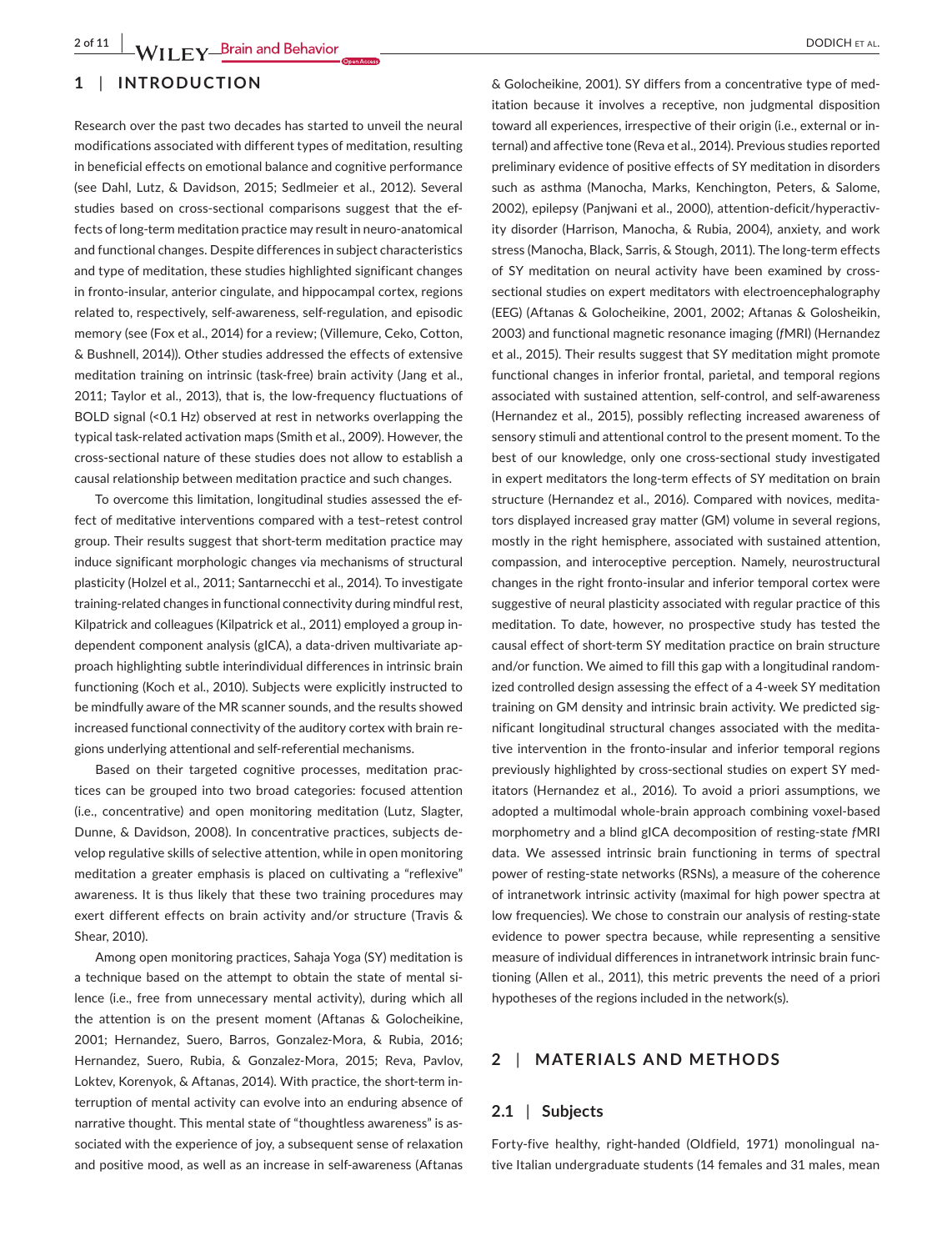**Brain and Behavior 2000 CHETAL. 1990 Brain and Behavior Brain and Behavior 2000 CHETAL** 

TABLE 1 Characteristics of meditation (MG) and control (CG) groups at baseline (mean ± standard deviation)

|                                              | $MG (n = 12)$    | $CG (n = 30)$    | <b>Statistics</b>        |  |  |
|----------------------------------------------|------------------|------------------|--------------------------|--|--|
| Demographics                                 |                  |                  |                          |  |  |
| Age (years)                                  | $21.63 \pm 2.02$ | $22.16 \pm 1.33$ | $t(40) = 0.99, p = 0.33$ |  |  |
| Sex (F/M)                                    | 2/10             | 12/18            | $X^2(1) = 2.1, p = 0.15$ |  |  |
| Temperament and character inventory (TCI-56) |                  |                  |                          |  |  |
| Harm avoidance                               | $21.08 \pm 6.51$ | $22.87 \pm 5.08$ | $t(40) = 0.94, p = 0.35$ |  |  |
| Novelty seeking                              | $22.75 \pm 4.16$ | $21.8 \pm 4.2$   | $t(40) = 0.98, p = 0.5$  |  |  |
| <b>Reward Dependence</b>                     | $27.58 \pm 7.14$ | $29.3 \pm 5.56$  | $t(40) = 0.84, p = 0.4$  |  |  |
| Persistence                                  | $28 \pm 3.64$    | $28.73 \pm 5.1$  | $t(40) = 0.45, p = 0.65$ |  |  |
| Self-directedness                            | $28.83 \pm 5.5$  | $29.7 \pm 4.9$   | $t(40) = 0.51, p = 0.6$  |  |  |
| Cooperativeness                              | $27.75 \pm 3.47$ | $29.93 \pm 4.7$  | $t(40) = 1.4, p = 0.15$  |  |  |
| Self-transcendence                           | $19.42 \pm 8.7$  | $22.57 \pm 7.98$ | $t(40) = 1.25, p = 0.27$ |  |  |

age = 21.68, *SD* = 1.57, range = 19–25) were recruited at Bocconi University, Milan. Exclusion criteria were MR incompatibility, prior experience with meditation, history of neurological or psychiatric disease, previous or current use of substances, or any psychoac‐ tive medications. Participants gave their written informed consent to the experimental procedure, in accordance with the local Ethics Committee. Subjects were randomly assigned to a 4‐week SY train‐ ing course (meditation group, MG) or to a 4‐week waiting period (control group, CG). Three participants assigned to the MG dropped out due to lack of time (*n* = 1) or failure in attending classes (*n* = 2). The final sample thus included 12 subjects in the MG (2 females, mean age = 21.63, *SD* = 2.02) and 30 subjects in the CG (12 fe‐ males, mean age = 22.16, *SD* = 1.33) (Table 1). At baseline, subjects completed the short version of the Temperament and Character Inventory (TCI‐56) (Adan, Serra‐Grabulosa, Caci, & Natale, 2009), assessing four temperament (i.e., harm avoidance, novelty seeking, reward dependence, and persistence) and three character (i.e., self‐ directedness, cooperativeness, and self‐transcendence) dimensions (Table 1).

# **2.2** | **Training protocol and behavioral statistical analyses**

The SY meditation training consisted of four one‐hour sessions per week over 4 consecutive weeks, that is, a total of 16 hr. The overall duration and schedule of the course was planned based on previous evidence on the behavioral effects of short-term meditation training (Chung, Brooks, Rai, Balk, & Rai, 2012; Fox et al., 2014; Holzel et al., 2011). Participants received guided meditation instructions and joined group activities designed to promote the state of mental silence, known also as thoughtless awareness, held by an instructor with over 25 years (approximately 2,700 hr) of teaching expe‐ rience. Each hour of daily training was divided into 10–15 min of theoretical lectures, introducing each time a new subject, followed by 45–50 min of meditative practice experience, including various workshop techniques (for further details, see (Manocha, 2014)). No other commitments, including home practice, were required. In the MG, the effect of SY training on subjective well‐being was assessed

via non parametric analyses (Wilcoxon signed‐rank test) comparing pre- and post-training scores obtained in a questionnaire providing a measure of emotional self‐assessment. This questionnaire, designed ad hoc based on standardized models (Crawford & Henry, 2004), included 19 questions based on a 10-level Likert scale assessing general well‐being, subjective experience directly related to meditation (i.e., thoughtless awareness and vibration), as well as the presence of negative (e.g., anger and fatigue) and positive (e.g., joy and peace) emotional states. Despite the existence of validated questionnaires for mood state evaluation, we opted for an ad hoc questionnaire as we aimed at measuring the subjective experiences specifically related to Sahaja Yoga meditation.

# **2.3** | **MRI data acquisition**

Our longitudinal study design entailed two time points for each group, in which we collected anatomical images for voxel‐based morphometry (VBM) analyses of GM density and resting‐state functional images for analyses of intrinsic brain activity. We used a 3 Tesla Philips Achieva scanner (Philips Medical Systems, Best, NL), equipped with an 8‐channel sense head coil (sense reduc‐ tion factor = 2), to collect anatomical T1‐weighted (150 slices, TR = 600 ms, TE = 20 ms, slice thickness = 1 mm, in-plane resolution =  $1 \times 1$  mm) and functional T2<sup>\*</sup>-weighted (gradient-echo, echo-planar pulse sequence, 37 continuous ascending transverse slices covering the whole brain, tilted 30° downward with respect to the bicommissural line to reduce susceptibility arti‐ facts in orbitofrontal regions; TR = 2,000 ms, TE = 30 ms, flip angle =  $85^\circ$ , FOV =  $192 \times 192$  mm, slice thickness = 3.7 mm, interslice gap =  $0.55$  mm, in-plane resolution =  $2 \times 2$  mm) images. The resting‐state scan was preceded by six "dummy" functional vol‐ umes, which were automatically discarded, covering the amount of time needed to allow for T1 equilibration effects. Participants were positioned comfortably on the scanner bed and fitted with soft earplugs; foam pads were used to minimize head movement. They were instructed to lie quietly with their eyes open and stare passively at a foveally presented gray fixation cross to facilitate network delineation (Van Dijk et al., 2010).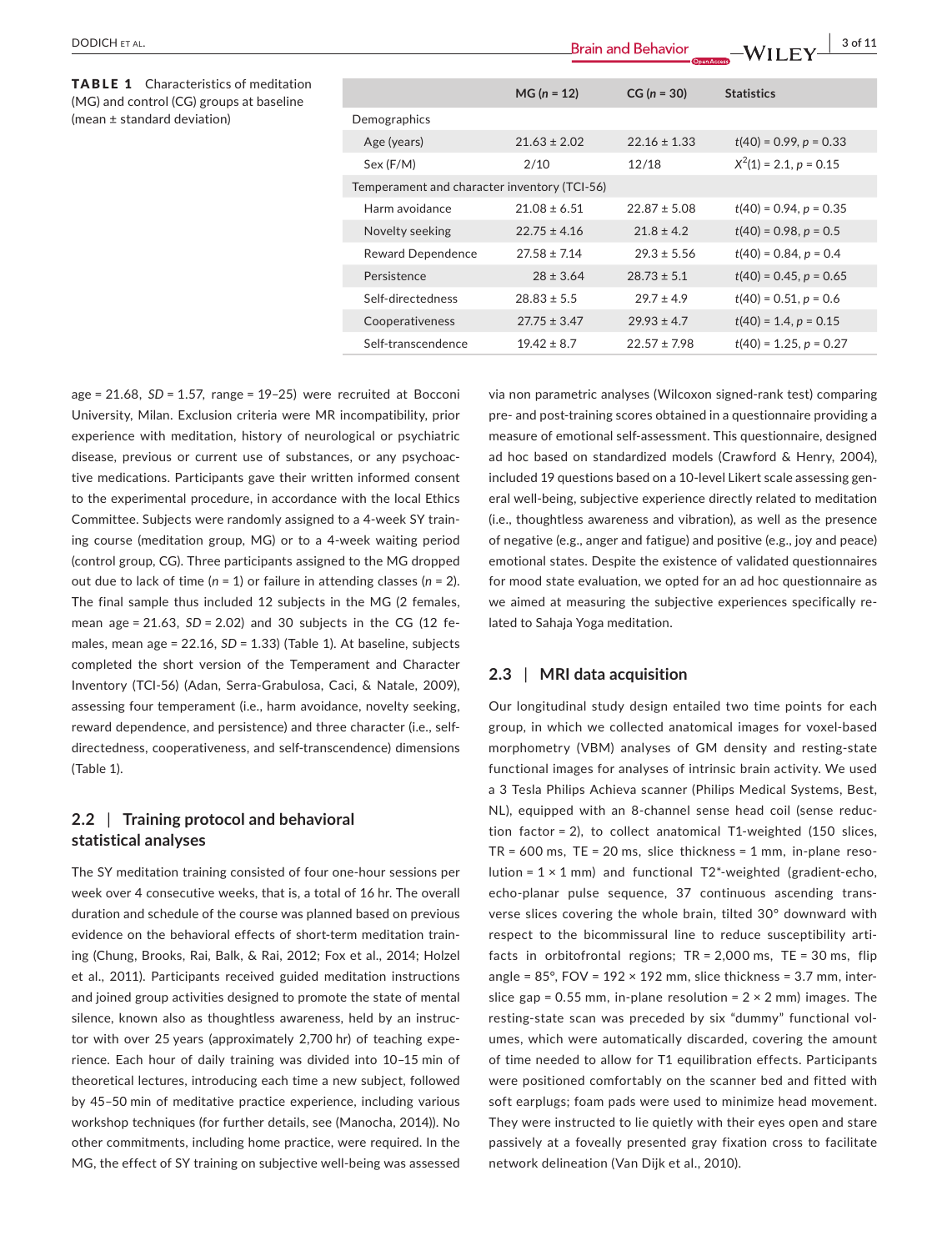**4 of 11 WII FY** Brain and Behavior <u>decrease and the set of the set of the set of the set of the set of the set of the set of the set of the set of the set of the set of the set of the set of the set of the set of the s</u>

### **2.4** | **VBM data preprocessing and analyses**

We performed data preprocessing with the VBM8 toolbox [\(https://](https://dbm.neuro.uni-jena.de/vbm/) [dbm.neuro.uni-jena.de/vbm/](https://dbm.neuro.uni-jena.de/vbm/)), an extension of the SPM8 software (<https://www.fil.ion.ucl.ac.uk/spm/>), running on MATLAB v7.4 (MathWorks, Inc., Sherborn, MA). VBM preprocessing of the T1‐ weighted images included bias correction for field-intensity inhomogeneities, coregistration of the second image to the baseline image, spatial normalization of the images to a standardized anatomical space, segmentation of the GM component from the normalized images, and smoothing of the normalized GM maps with an 8‐mm full‐width half‐maximum (FWHM) Gaussian kernel. Preliminary analyses based on a two-sample *t* test excluded statistically significant baseline group differences. The effect of meditation training was assessed with a repeated-measures ANOVA (i.e., flexible factorial model in SPM8) with time and group as within‐ and between‐ subject factors, respectively. We tested an interaction between time and group using a statistical threshold of *p* < 0.05 FWE‐corrected at the cluster level (*p* < 0.001 uncorrected at the voxel level). We local‐ ized the clusters showing significant effects using the cytoarchitectonical mapping implemented in the SPM Anatomy Toolbox v 2.2c (Eickhoff et al., 2005). To assess the relationship between GM den‐ sity and subjective well-being, we performed non parametric correlations (i.e., Spearman's ρ) between post-treatment scores obtained at the emotional self‐assessment questionnaire and the average GM values extracted from the significant clusters highlighted by interac‐ tion analyses.

# **2.5** | **rs‐fMRI data preprocessing**

Image preprocessing was performed using SPM8 ([https://www.fil.](https://www.fil.ion.ucl.ac.uk/spm) [ion.ucl.ac.uk/spm\)](https://www.fil.ion.ucl.ac.uk/spm), implemented in MATLAB v7.4 (MathWorks, Inc., Sherborn, MA). The 150 volumes from each subject underwent a standard preprocessing including slice‐timing correction with the middle slice in time as a reference, spatial realignment to the first volume and unwarping, spatial normalization into the standard Montreal Neurological Institute (MNI) space (Friston et al., 1995), and resampling in  $2 \times 2 \times 2$  mm<sup>3</sup> voxels, as well as spatial smoothing with a 8-mm full-width half-maximum (FWHM) isotropic Gaussian kernel. We then applied a procedure of "intensity normalization," converting the time series of each voxel to percent signal change units, to improve the accuracy and test–retest reliability of the out‐ put components of the subsequent independent component analysis (ICA) (Allen, Erhardt, Eichele, Mayer, & Calhoun, 2010; Allen et al., 2011). We used the Motion Fingerprint toolbox.

([https://www.medizin.uni-tuebingen.de/kinder/en/research/](https://www.medizin.uni-tuebingen.de/kinder/en/research/neuroimaging/software/) [neuroimaging/software/](https://www.medizin.uni-tuebingen.de/kinder/en/research/neuroimaging/software/)) to compute, for each subject, a compre‐ hensive indicator of scan-to-scan head motion. An ANOVA including this measure as dependent variable highlighted no significant main ef‐ fect of group (*F*[1,40] = 0.001, *p* = 0.98) or time point (*F*[1,40] = 2.81, *p* = 0.101), nor a significant interaction between group and time point (*F*[1,40] = 0.48, *p* = 0.494). We also assessed the quality and consis‐ tency of spatial normalization across subjects by computing the spatial

correlation between the SPM EPI template and both the unsmoothed and smoothed mean images computed from the series of normalized and realigned functional volumes. An ANOVA with such correla‐ tion index as dependent variable highlighted no significant main ef‐ fect of group (smoothed: *F*[1,40] = 1.005, *p* = 0.322; unsmoothed: *F*[1,40] = 0.14, *p* = 0.71), time point (smoothed: *F*[1,40] = 0.08, *p* = 0.78; unsmoothed: *F*[1,40] = 0.23, *p* = 0.635), or interaction be‐ tween group and time point (smoothed: *F*[1,40] = 0.001, *p* = 0.97; unsmoothed: *F*[1,40] = 0.27, *p* = 0.605).

# **2.6** | **Group Independent Component Analysis (gICA)**

We used multivariate spatial gICA, as implemented in the GIFT toolbox [\(https://icatb.sourceforge.net;\(](https://icatb.sourceforge.net;()Allen et al., 2011; Calhoun, Adali, Pearlson, & Pekar, 2001a), to extract temporally coherent and maximally independent spatial sources, that is, functional networks or "spatial maps," from resting‐state time courses. The independ‐ ent component analysis was preceded by a data-reduction stage, based on a principal component analysis (PCA) retaining 100 prin‐ cipal components from single subjects' time courses (Erhardt et al., 2011). Subsequent gICA retained 75 components through a neural network algorithm (Infomax) that attempts to minimize the mutual information of the network outputs to identify naturally grouping and maximally independent sources (Bell & Sejnowski, 1995). ICA was repeated 250 times in Icasso ([https://www.cis.hut.fi/projects/](https://www.cis.hut.fi/projects/icasso) [icasso\)](https://www.cis.hut.fi/projects/icasso). The resulting components were clustered to ensure the consistency and reliability of the decomposition, which are quanti‐ fied using a quality index Iq ranging from 0 to 1, reflecting the dif‐ ference between intracluster and extracluster similarity (Himberg, Hyvarinen, & Esposito, 2004). Subject‐specific spatial maps and time courses were estimated with GICA3 back‐reconstruction (Calhoun, Adali, Pearlson, & Pekar, 2001b; Erhardt et al., 2011).

# **2.7** | **Resting‐state networks selection and identification**

Alongside the Iq index, we used the spectral characteristics of component time courses to discriminate reliable resting‐state networks (RSNs) from physiological artifacts. Based on the no‐ tion that normal resting‐state time courses are dominated by slow (i.e., low frequency) fluctuations (Cordes et al., 2000), we evaluate "dynamic range" (i.e., the difference between peak spectral power and minimum power at frequencies to the right of the peak) and "low‐frequency‐to‐high‐frequency power ratio" (i.e., the ratio of the integral of spectral power below 0.1 Hz to the integral of power between 0.15 and 0.25 Hz) (Allen et al., 2011). In addition, the ag‐ gregate spatial maps underwent a visual inspection by three inde‐ pendent raters, based on expectations that they should involve GM rather than known ventricular, vascular, susceptibility or motion‐ related artifacts. Each rater scored spatial maps by assigning them to one of three possible classes, that is, definite artifact (0), mixed (1), or genuine resting‐state component (2). We retained only the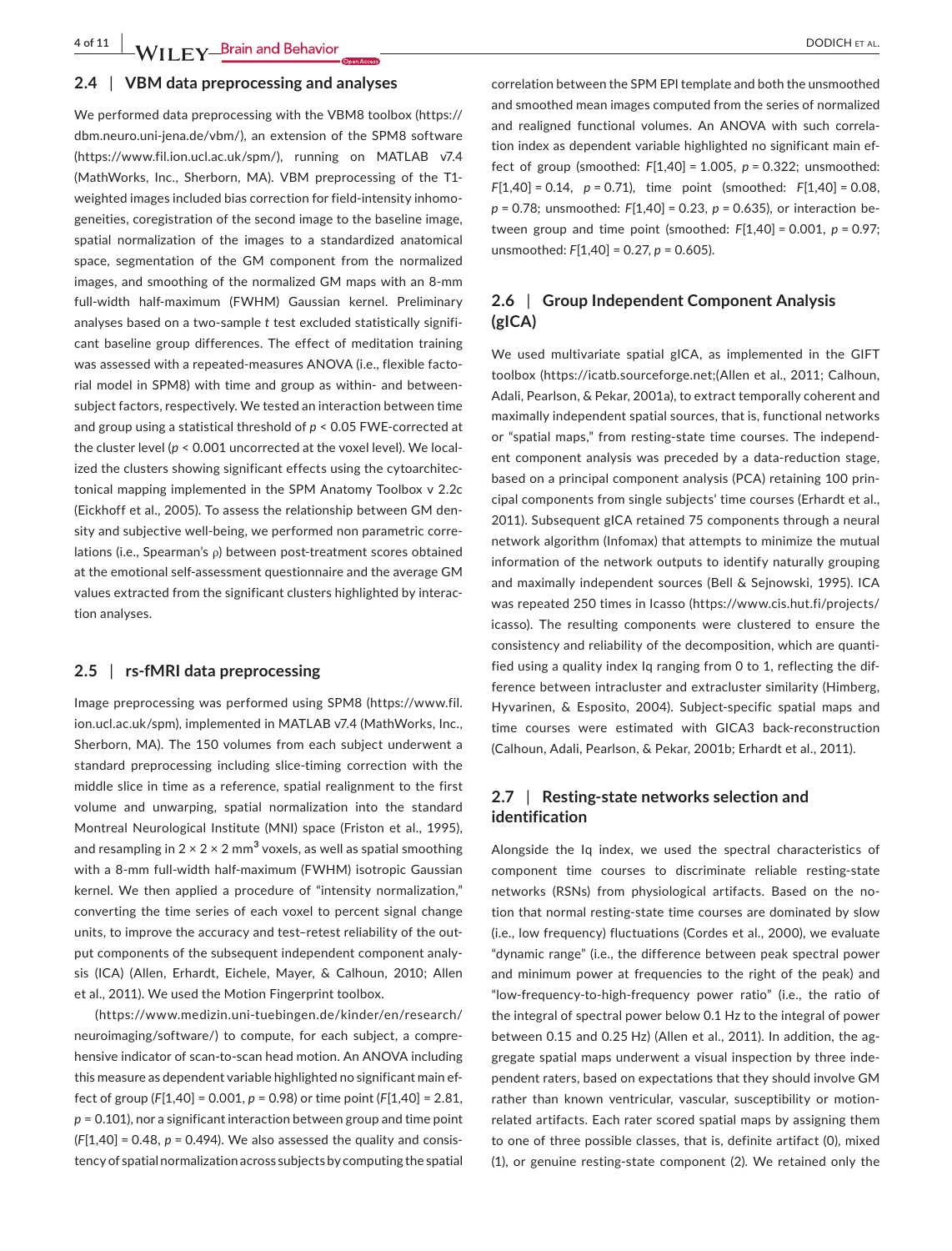components assigned to the latter class by all raters. The two spec‐ tral characteristics, alongside an Iq > 0.8 and the visual inspection of the aggregate spatial maps, led to select a subset of 41 out of 75 components as genuine RSNs. We anatomically labeled the selected RSNs based on the largest spatial correlation between the spatial maps of each component and the RSNs template provided with the GIFT toolbox. A refined labeling of the components showing a significant time‐by‐group interaction (see below) was performed using the cytoarchitectonic maps implemented in the SPM Anatomy tool‐ box v2.2c (Eickhoff et al., 2005).

# **2.8** | **RSN statistical analyses**

In subsequent statistical analyses, we considered the power spec‐ tra of RSN time course, representing the contribution of specific frequency bins to the slow synchronous fluctuations of the BOLD signal. This metric reflects the degree of intranetwork coherent activity, which is maximal at the typical resting‐state frequencies below 0.1 Hz, while a relative shift toward higher frequencies has been proposed to reflect altered intranetwork connectivity in physiological aging (Allen et al., 2011) and neurological diseases (Caminiti et al., 2015). We estimated spectra on the detrended subject‐spe‐ cific time courses, after removal of the mean, slope, and period  $\pi$  and  $2\pi$  sines and cosines over each time course.

In the main analysis, we assessed the effects of group (i.e., MG and CG), time (i.e., pretreatment and post-treatment), as well as the interaction between group and time, by using a backward multivariate model selection strategy for the outcome variable (i.e., power spectra). This procedure first employs a multivariate analysis of covariance (MANCOVA) to select which factors explain variability in the outcome measure. Then, univariate tests corrected for multiple comparisons are carried out on a reduced design matrix (thus de‐ creasing the number of statistical tests performed), to highlight the direction and strength of the relationship between retained factors and power spectra. As for VBM analyses, we first performed prelimi‐ nary analyses comparing power spectra metrics in MG and CG to ex‐ clude significant baseline group differences. The effects of interest in the design matrix were group, time, and their interaction, as well as two nuisance predictors reflecting the quality of spatial normal‐ ization (of smoothed normalized images) and average scan‐to‐scan head motion. As previously discussed, we also aimed to test a rela‐ tionship between changes in the metrics of intrinsic brain activity and subjective well-being. To this purpose, we then used non parametric statistics (i.e., Spearman's ρ) to assess a correlation between power spectra in the frequency bins displaying a significant time‐by‐ group interaction and the scores obtained at the questionnaire of emotional self-assessment in the post-treatment stage.

To investigate a connection between the functional (rs‐fMRI) and structural (morphometric) levels of analysis, we also tested whether meditation training was associated with a significant increase of GM density in the network(s) showing an interactive effect of group and time on resting‐state power spectra. To this purpose, we first used the SPM toolbox Marsbar ([https://marsbar.sourceforge.net\)](https://marsbar.sourceforge.net)

to convert the gICA maps showing a significant interactive effect into binary regions of interests (ROIs). Then, we used the toolbox REX ([https://web.mit.edu/swg/software.htm\)](https://web.mit.edu/swg/software.htm) to extract, from the resulting masks, average GM density values for subsequent off‐line statistical analyses. For each resulting map, we used a mixed ANOVA to compare GM density in meditators vs controls before and after treatment.

All the reported results survived a statistical threshold of *p* < 0.05 corrected for multiple comparisons using false discovery rate (FDR; (Genovese, Lazar, & Nichols, 2002)).

# **3** | **RESULTS**

### **3.1** | **Behavioral results**

The final samples did not differ significantly in mean age (*t*[40] = 0.99,  $p = 0.33$ ) or gender ( $X^2[1] = 2.1$ ,  $p = 0.15$ ). In addition, no significant differences were found between MG and CG in any of the TCI‐56 subscales (Table 1). Due to the small sample size, we performed preliminary analyses on behavioral variables with a parametric dis‐ tribution, which excluded the presence of outliers among subjects. All MG subjects included in the final sample completed the 16 hr of scheduled training. The within‐group analysis on the scores of emotional self‐assessment revealed a significant increase in general well-being (*Z* = 3.06, *p* = 0.002), as well as a significant reduction in fatigue (*Z* = 2.67, *p* = 0.007) and dissatisfaction (*Z* = 1.91, *p* = 0.05), after the meditative training (Table 2).

# **3.2** | **VBM results**

We found no significant group difference in GM density at baseline. Time‐by‐group interaction analyses showed, in meditators compared with control subjects, a significant increase after train‐ ing of GM density in a cluster encompassing the right inferior fron‐ tal gyrus (*k* = 336, local maxima MNI coordinates *x*;*y*;*z* = 40;26;−21) (Figure 1a,c). A 2 × 2 repeated‐measures ANOVA confirmed a sig‐ nificant "time × group" interaction (*F*[1,40] = 24.84, *p* < 0.001), with no significant effects of time (*F*[1,40] = 0.059, *p* = 0.809) and group (*F*[1,40] = 2.58, *p* = 0.116) alone. Moreover, non parametric correlation analyses showed a positive correlation between aver‐ age GM density in this cluster and general well-being after training (Spearman's ρ = 0.615, *p* = 0.03).

### **3.3** | **RSN networks**

The visual inspection of the spatial maps, alongside the analy‐ sis of spectral profiles, led to select 41 components which largely overlapped the RSNs previously described (e.g. (Allen et al., 2011; Caminiti et al., 2015)). Namely, they involved the anterior and pos‐ terior components of the default mode network (Buckner, Andrews‐ Hanna, & Schacter, 2008), as well as the anterior and posterior portions of the salience network (Seeley et al., 2007), alongside the dorsal attentional network (Corbetta & Shulman, 2002). Distinct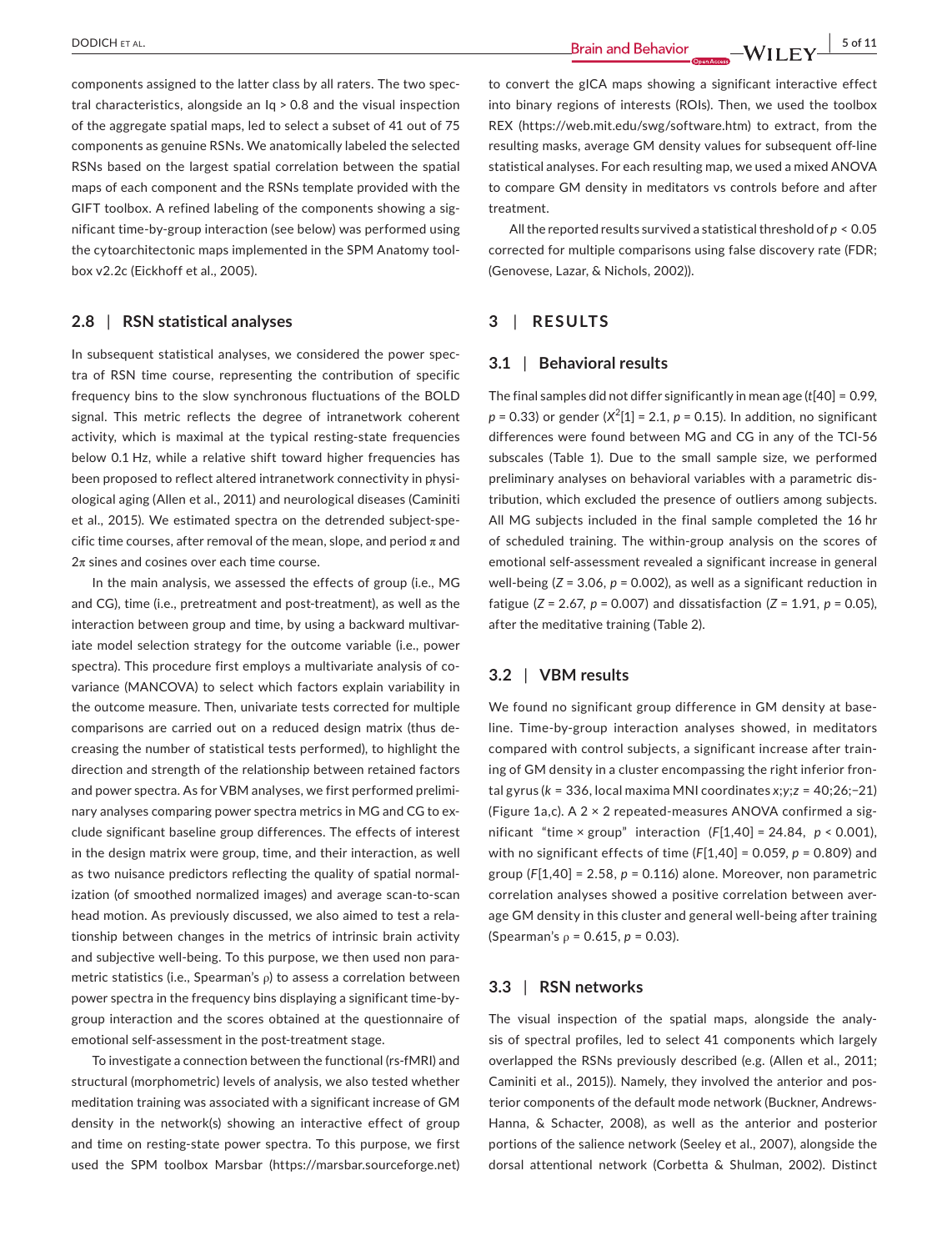|                           |                         | <b>Meditation group</b> |               |                         |  |
|---------------------------|-------------------------|-------------------------|---------------|-------------------------|--|
|                           |                         | Pretraining             | Post-training | <b>Statistics</b>       |  |
| Emotional self-assessment |                         |                         |               |                         |  |
|                           | General well-being      | 5.33 (0.98)             | 7(0.739)      | $Z = 3.06, p = 0.002$   |  |
|                           | Thoughtless awareness   | 6.48(1.76)              | 7.49 (1.35)   | $Z = 1.34, p = 0.18$    |  |
|                           | Vibration cool/warm     | 7.13(0.84)              | 7.54(1.28)    | $Z = 0.71, p = 0.48$    |  |
|                           | Nervousness             | 2.97(1.74)              | 2.11(1.39)    | $Z = 1.61, p = 0.18$    |  |
|                           | Fatigue                 | 4.65(1.73)              | 3.18(2.20)    | $Z = 2.67, p = 0.007$   |  |
|                           | Anger                   | 2.88(2.39)              | 1.76(1.53)    | $Z = 1.16, p = 0.25$    |  |
|                           | Fear                    | 1.10(087)               | 1.09(1.04)    | $Z = 0.35, p = 0.72$    |  |
|                           | Dissatisfaction         | 3.79(2.56)              | 2.38(1.57)    | $Z = 1.91, p = 0.05$    |  |
|                           | Guilt                   | 2.82(2.34)              | 2.90(1.91)    | $Z = 0.26, p = 0.79$    |  |
|                           | Joy                     | 6.39(1.33)              | 6.12(1.69)    | $Z = 0.84, p = 0.40$    |  |
|                           | Peace                   | 5.82(2.51)              | 6.74(1.76)    | $Z = 1.1, p = 0.27$     |  |
|                           | Satisfaction            | 4.68(2.39)              | 6.11(1.49)    | $Z = 1.69, p = 0.09$    |  |
|                           | Compassion              | 4.47(2.69)              | 5.44(1.76)    | $Z = 1.88, p = 0.06$    |  |
|                           | Self-confidence         | 5.51(2.39)              | 6.38(1.73)    | $Z = 1.41, p = 0.15$    |  |
|                           | Aware of attention      | 5.05(2.40)              | 5.77(1.94)    | $Z = 0.18$ , $p = 0.86$ |  |
|                           | In control of attention | 6.24(2.07)              | 6.21(1.63)    | $Z = 0.039, p = 0.97$   |  |
|                           | Creativity              | 5.01(2.25)              | 5.38(1.79)    | $Z = 0.47, p = 0.63$    |  |
|                           | Open to change          | 7.33(1.17)              | 7.68(1.04)    | $Z = 1.38, p = 0.17$    |  |
|                           | Openness with others    | 5.19(2.32)              | 5.47(1.73)    | $Z = 0.94, p = 0.34$    |  |
|                           |                         |                         |               |                         |  |

TABLE 2 Training-related effects on well‐being and emotional self‐assessment

*Note*. Scores obtained at the questionnaire of emotional self‐assessment by the meditation group before and after training. The mean and standard deviation (in brackets) are reported for each variable. Significant effects are depicted in bold font.

frontal networks included regions belonging to the fronto‐parietal executive control network (Vincent, Kahn, Snyder, Raichle, & Buckner, 2008), as well as fronto‐temporal and fronto‐limbic regions associated with, respectively, linguistic and affective processing. Finally, we identified components representing both primary and higher-level visual networks, as well as the sensorimotor and auditory networks.

# **3.4** | **Group effects on power spectra**

As for VBM analyses, we found no significant baseline group differ‐ ence in terms of resting‐state metrics. A time‐by‐group interaction on the level of coherent activity (i.e., power spectra) was assessed in all the retained components. We found a significant interaction in the frontal sector of the fronto-parietal "executive control" network (Vincent et al., 2008), involving the bilateral dorsolateral and dorsomedial prefrontal cortex, the dorsal anterior cingulate cortex (dACC), and bilateral fronto‐insular cortex (Figure 1a). Within this component, the MG displayed compared with CG decreased power at ultra-low frequencies (<0.02 Hz) and increased power in the typical low–middle frequencies (<0.1 Hz) after training (Figure 1b). In ad‐ dition, higher post‐training well‐being scores were reflected in lower power spectra at ultra-low frequencies (<0.02 Hz) within the same network (Table 3).

There was no significant effect of training on GM density in the whole component highlighted by the above resting‐state find‐ ings. However, when assessing its different subclusters separately we observed that the GM increase from pre- to post-training was larger, in the MG than CG (t[40] = 2.22, *p* = 0.03), in a right inferior fronto‐insular region adjacent to that highlighted by VBM analyses (Figure 1a).

# **4** | **DISCUSSION**

Available evidence suggests that distinct meditation practices re‐ flect in a differential involvement of neural systems associated with selective and sustained attention vs monitoring, vigilance, and representation of internal bodily states (Lutz et al., 2008). In particular, SY meditation has received growing attention in the last years due to its beneficial effects on different psycho-physiological variables (Aftanas & Golocheikine, 2001; Chung, Brooks, Rai, Balk, & Rai, 2012). While previous related studies have taken a cross‐sectional approach to assess the long‐term effects of this type of meditation (Aftanas & Golocheikine, 2001; Aftanas & Golosheikin, 2003; Hernandez et al., 2015, 2016; Reva et al., 2014), here we employed a longitudinal randomized controlled approach to investigate a causal relationship between meditation practice and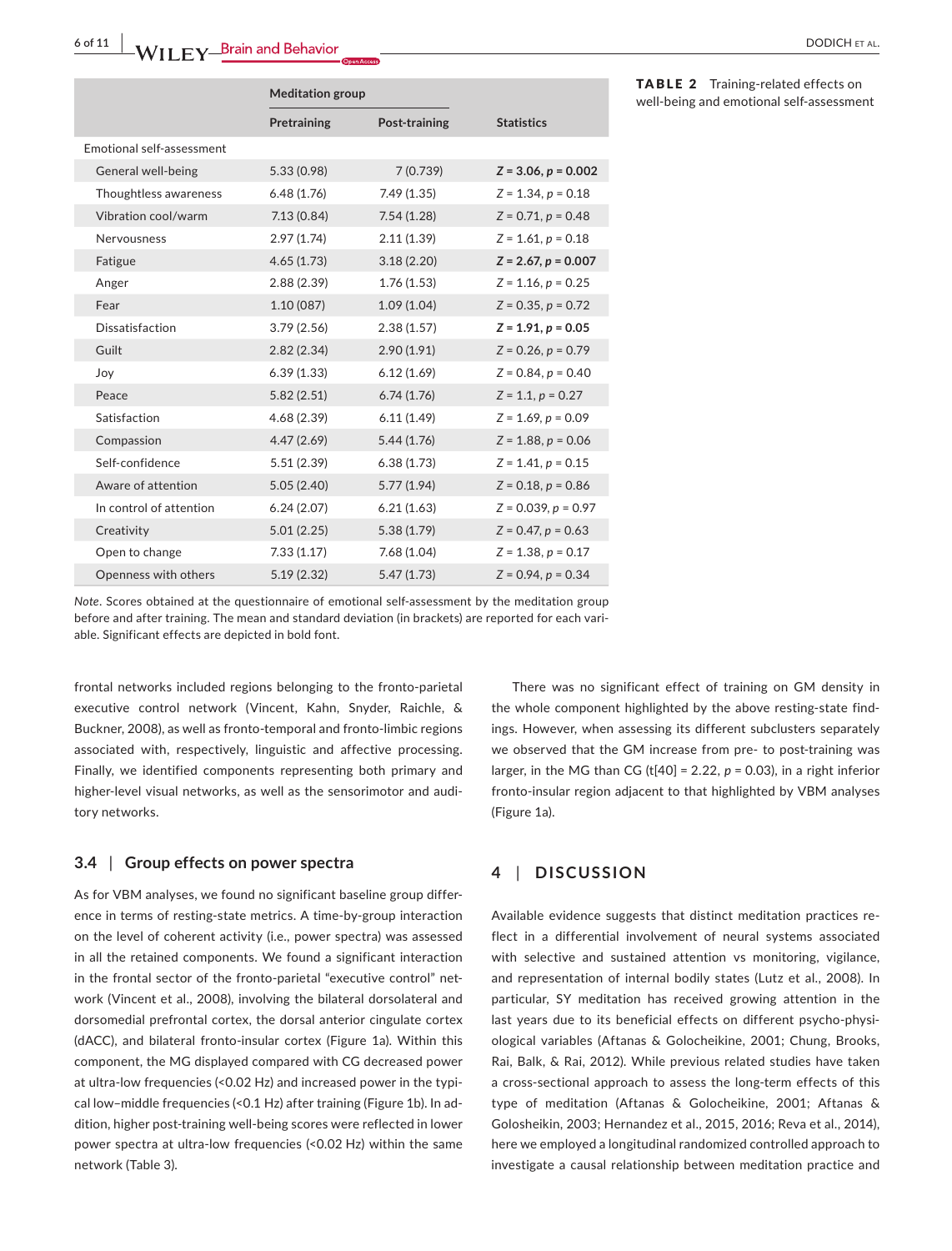$(a)$ 





FIGURE 1 (a) Spatial contiguity between the right inferior frontal clusters showing increased GM density (in blue) and a modulation of coherent activity (in red) after meditation training. The overlap between morphometric and resting‐state data is shown in green. (b) Spectral power of intrinsic activity in the executive control network, providing a measure of the contribution of each frequency bin (between 0 and 0.25 Hz) to the fluctuations of BOLD signal at rest (asterisks indicate the frequency bins displaying a significant effect in time‐by‐group interaction). Meditators, compared with non meditators, display a reduction of power at ultra-low frequencies, and an increase at lowmiddle frequencies, after training. (c) Average GM density in the cluster resulting from VBM interaction analysis for the two time points of both training (MG) and control (CG) groups (error bars depict standard deviations). Meditators, compared with non meditators, display a significant increase of GM density with training in the right fronto-insular cluster depicted in green color in panel A

TABLE 3 Relationship between well‐being and neural metrics after training

|                    | Power spectra                    |                         |                           |                           |                         |  |
|--------------------|----------------------------------|-------------------------|---------------------------|---------------------------|-------------------------|--|
|                    | Ultra-low frequencies (<0.02 Hz) |                         | <b>GM</b>                 |                           |                         |  |
|                    | Bin 7                            | Bin 8                   | Bin 9                     | <b>Bin 10</b>             | density                 |  |
| General well-being | $r = -0.71$<br>p < 0.01          | $r = -0.72$<br>p < 0.01 | $r = -0.54$<br>$p = 0.07$ | $r = -0.51$<br>$p = 0.08$ | $r = 0.615$<br>p < 0.05 |  |
|                    | Low frequencies (<0.1 Hz)        |                         |                           |                           |                         |  |
|                    | <b>Bin 48</b>                    |                         |                           |                           |                         |  |
| Fatigue            | $r = -0.56 p = 0.05$             |                         |                           |                           |                         |  |

*Note*. Significant correlations in the meditation group between resting-state metrics, GM density, and scores at the questionnaire of self‐emotional assessment after training. GM: Gray matter.

cortical reorganization, as indexed by brain structure and spontane‐ ous activity.

Subjects participating in the meditation intervention displayed a significant improvement in self‐perceived general well‐being

after training. In addition, compared with control subjects they also showed a significant change in brain structure and intrinsic activity in inferior fronto‐insular regions associated with executive control, and previously highlighted by cross‐sectional studies on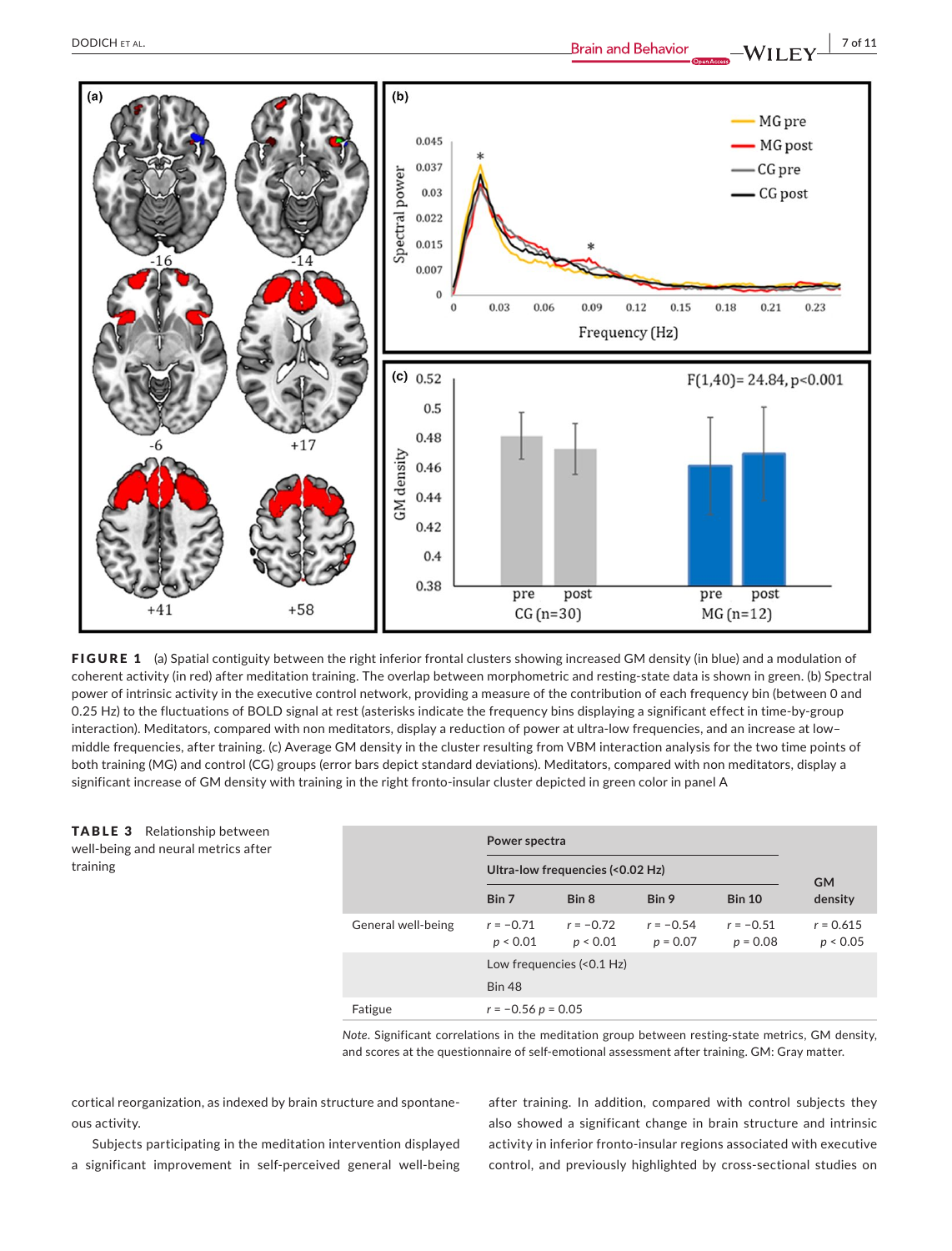**8 of 11 WII EV** Brain and Behavior **CONDICH ET AL.** 

the neural effects of long‐term SY meditation (Hernandez et al., 2016).

With regard to the functional modifications observed in in‐ trinsic brain functioning, we provide novel evidence of a causal connection between SY practice and significant changes in the distribution of low–middle frequencies of resting‐state activity. A significant time‐by‐group interaction on spectral power high‐ lighted, in meditators vs controls, a training‐related remodeling of the contribution of slow frequencies in the anterior component of the fronto‐parietal "executive control" network. The anterior sec‐ tion of this network, comprising the dorsolateral and dorsomedial prefrontal cortex, the dACC, as well as the inferior fronto‐insular cortex bilaterally, is thought to be involved in goal-directed behavior (Spreng, Stevens, Chamberlain, Gilmore, & Schacter, 2010; Sutherland, McHugh, Pariyadath, & Stein, 2012; Vincent et al., 2008). This set of regions, which is commonly recruited by tasks requiring controlled information processing (Dosenbach et al., 2007), has been recently proposed as a "superordinate" cognitive control network, recruited across different executive domains including flexibility, working memory, initiation, and inhibition (Niendam et al., 2012). Available evidence suggests that specific nodes of this network play a key role in orienting the attentional focus to the external vs internal environment (Spreng, Sepulcre, Turner, Stevens, & Schacter, 2013). Among these regions, the right inferior fronto-insular cortex acts as a critical node in suppressing default activity and re‐allocating attentional resources to salient events via the engagement of dorsal attention networks (Sridharan, Levitin, & Menon, 2008). The role of this region in reg‐ ulating the relative engagement of default mode vs dorsal atten‐ tional networks—based on the salience of stimuli with respect to behavioral goals (Menon & Uddin, 2010)—accounts for previous evidence relating this region, in conjunction with dACC, to self‐ regulation (Craig, 2009; Seeley et al., 2007) as well as initiation, maintenance, and adjustment of attentional control (Dosenbach et al., 2007; Dosenbach, Fair, Cohen, Schlaggar, & Petersen, 2008). This concept fits with the demands posed by SY meditation, aim‐ ing to obtain a state of mental silence in which the attention is focused on the present moment. Changes of intranetwork coher‐ ent activity in such a control network may support the attempt to resist narrative mind‐wandering (Mason et al., 2007), allowing to maintain in working memory the awareness of the present mo‐ ment and monitor one's body state.

This hypothesis fits with neuroimaging evidence on other types of short-term meditation interventions, sharing with the SY meditation an open monitoring approach aiming to develop the capacity for mindfulness (i.e., awareness of present‐moment experiences with a compassionate, non judgmental, stance). Across different studies, such interventions resulted in stronger intensity of activation (Holzel et al., 2011) and efficiency (Xue, Tang, & Posner, 2011) in functional networks involving the dACC, possibly reflecting higher cognitive con‐ trol and improved suppression of distracting events. Similar studies highlighted a stronger recruitment of the dorsolateral prefrontal cortex alongside the right insula after training (Farb et al., 2007), which

have been associated with an increased awareness of momentary self-reference. The latter result was also associated with reduced activity in key nodes of the default mode network, related to extended and narrative self-reference, which may reflect the enduring absence of narrative thought prompted by meditation (Mason et al., 2007). It is noteworthy that one of the few previous studies investigating the neuro‐functional correlates of mental silence in SY meditation experts has shown a significant relationship between thoughtless awareness and the activation in the middle/superior temporal and right fronto‐insular cortex, with the latter being directly related to the subjective depth of the mental silence experience (Hernandez et al., 2015). Overall, these data consistently point to the role of the execu‐ tive control network in orienting attention to the external or internal environment as a prerequisite of mental silence (i.e., interruption of unnecessary mental activity). Interestingly, the same authors have also provided evidence of increased GM in fronto-insular cortex in longterm SY meditators (Hernandez et al., 2016).

These findings, highlighting the effects of SY meditation on the functional and structural properties of the executive control net‐ work, fit with the present evidence of morphometric changes, after meditation training, in the same right fronto‐insular region described above. While analogous morphometric changes resulting from dif‐ ferent short-term trainings have been previously reported (e.g. after a visuomotor training in (Draganski et al., 2004)), their functional meaning is still debated. Alongside the functional changes in intrin‐ sic brain activity previously discussed, the increase of GM density in the right inferior fronto‐insular cortex with meditation training may underpin the beneficial effects of SY on the efficiency of cogni‐ tive control and attentional allocation, key processes for monitoring the moment-to-moment experience and constraining narrative selfreference. Importantly, both these brain changes appear to parallel the beneficial effects of SY training on perceived well-being, as indicated by the significant correlations with the scores obtained at the questionnaire of emotional self‐assessment after training.

While such evidence highlights the potential for brain plasticity beyond the developmental stages, however, the current spatial res‐ olution of MRI data does not allow to distinguish different micro‐ structural processes which may underlie VBM results, for example, dendritic arborization vs axon remodeling (Mietchen & Gaser, 2009). Previous literature suggests that functional and structural plasticity might depend on the balance between processes promoting molecu‐ lar flexibility (e.g., Hebbian plasticity) and stability (e.g., homeostatic plasticity) (Yin & Yuan, 2014), but the interaction between these mechanisms, the subsequent large‐scale consequences on brain function and structure, and the behavioral response remain to be clarified (Hamaide, De Groof, & Van der Linden, 2016).

A limitation of this study is represented by the presence of a pas‐ sive control group. However, this choice was driven by concerns re‐ garding the cognitive and behavioral processes which could, or could not, be controlled in any "active" control procedure. Moreover, the lack of significant differences between active and passive control groups in previous studies (Chooi & Thompson, 2012; Colom et al., 2016) led us to adopt the most conservative procedure. Moreover, the use of an ad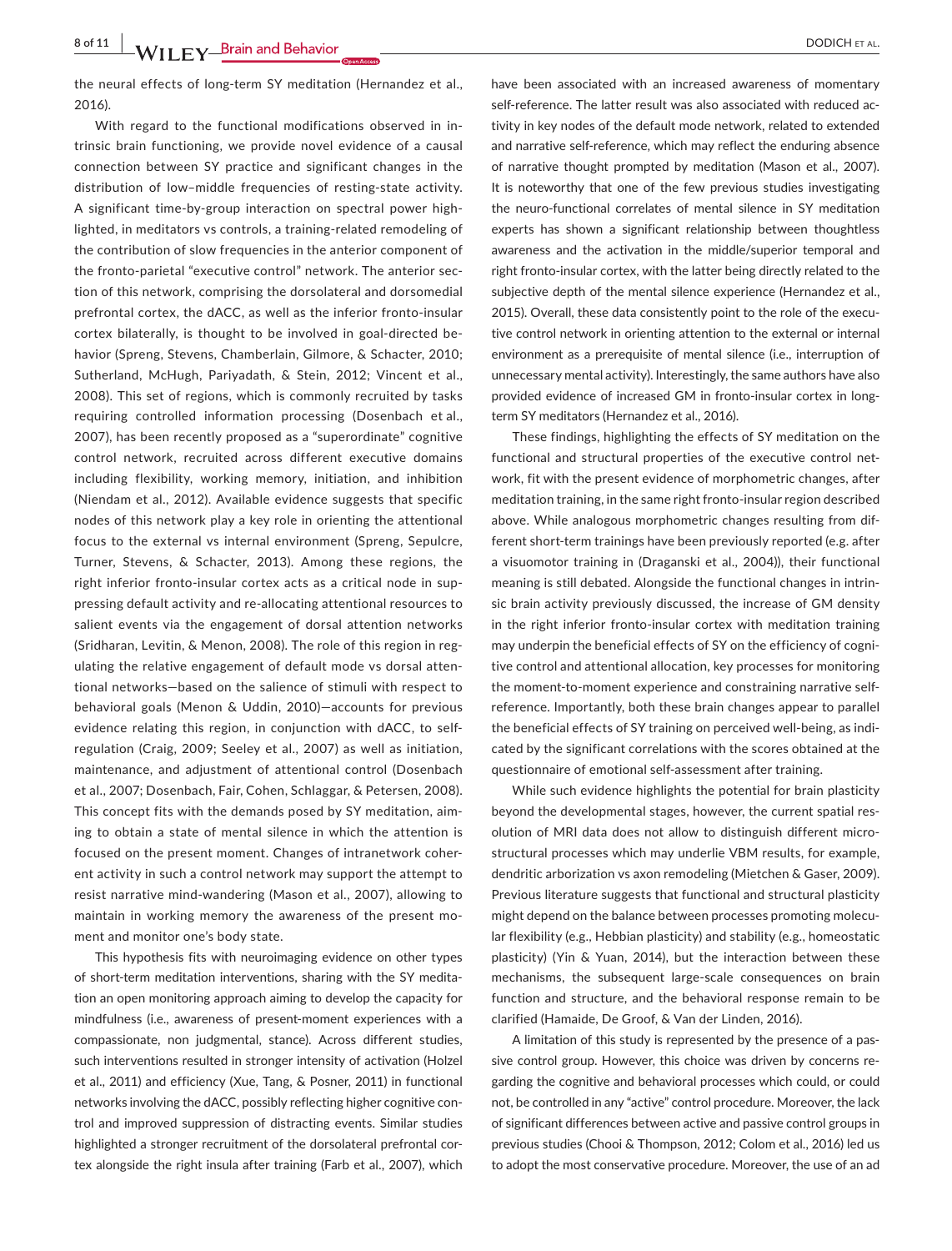hoc questionnaire, rather than a validated one, might limit the robustness of the behavioral results. However, to the best of our knowledge, no formal measurements are currently available to assess the subjec‐ tive experiences specifically related to SY meditation and future stud‐ ies could benefit from building upon the questionnaire here proposed. Another possible limitation is represented by the relatively small sam‐ ple size of the active group, partially due to dropout. Although prelim‐ inary analyses confirmed the intergroup homogeneity concerning the variables of interest (thus reducing the impact of potential sources of error), additional studies with larger sample size are needed to control for the potential impact of intersubject variability. Finally, the present evidence on meditation‐related effects on spectral power of intrinsic intranetwork brain activity should be complemented by a system‐level description of the associated changes in internetwork functional con‐ nectivity. Such evidence will likely help refining an interpretation of the present evidence on spectral power, which still remains an open issue.

In conclusion, this is the first longitudinal randomized con‐ trolled study examining a causal relationship between SY med‐ itation practice and cortical reorganization, as indexed by brain structure and spontaneous activity. Evidence from both brain morphometry and resting‐state activity consistently pointed to the right inferior fronto‐insular sector of the executive control network as a crucial target of SY meditation, modulating brain ac‐ tivity and structure in this key node of the networks underlying attentional control. A significant increase of GM density in the fronto-insular cortex, a change in coherent activity in the whole network, as well as the correlations with well‐being measures, consistently suggest a causal link between SY practice and the development of some of the core experiential correlates of SY meditation, such as the individual capacity to access positive af‐ fect states and long‐term emotional well‐being, together with the capacity to consciously modulate internal and external attention control mechanisms. These mechanisms may thus underlie the en‐ hanced ability to reach a state of thoughtless awareness, which can be connected to reduced unnecessary mental activity and more efficient use of cognitive skills. Our results confirm and extend previous cross-sectional evidence on the structural (Hernandez et al., 2016) and functional (Hernandez et al., 2015) correlates of SY in expert meditators. Unlike previous studies, however, here we show a persistent effect of meditation outside the formal practice. In line with previous evidence of significant differences between expert meditators and controls in the electrophysiological spec‐ tral profile at rest (Lutz, Greischar, Rawlings, Ricard, & Davidson, 2004), our results suggest a potential broad impact of meditative practice on neural organization, in turn reflecting on other outcomes related to health and well‐being (Muehsam et al., 2017).

#### **ACKNOWLEDGMENTS**

We thank Professor Stefano Brusoni for his help in study planning and Professor Katya Rubia for her comments on a previous version of the manuscript. We thank Raffaele Guido and Floriana Mulazzi for their help in data collection, and Michela Cavalletti

 **Brain and Behavior CONCH ET AL. 9 of 11** 

and the Centre for Evolutionary Learning in the management of the meditation training. Finally we thank the GOLDEN Foundation for the support.

### **CONFLICT OF INTEREST**

None declared.

#### **ORCID**

*Alessandra Dodic[h](http://orcid.org/0000-0001-9140-0699)* <http://orcid.org/0000-0001-9140-0699>

#### **REFERENCES**

- Adan, A., Serra‐Grabulosa, J. M., Caci, H., & Natale, V. (2009). A reduced Temperament and Character Inventory (TCI‐56). Psychometric properties in a non‐clinical sample. *Personality and Individual*. *Differences*, *46*(7), 687–692. [https://doi.org/10.1016/j.](https://doi.org/10.1016/j.paid.2009.01.023) [paid.2009.01.023](https://doi.org/10.1016/j.paid.2009.01.023)
- Aftanas, L. I., & Golocheikine, S. A. (2001). Human anterior and frontal midline theta and lower alpha reflect emotionally positive state and internalized attention: High-resolution EEG investigation of meditation. *Neuroscience Letters*, *310*(1), 57–60. [https://doi.org/10.1016/](https://doi.org/10.1016/S0304-3940(01)02094-8) [S0304-3940\(01\)02094-8](https://doi.org/10.1016/S0304-3940(01)02094-8)
- Aftanas, L. I., & Golocheikine, S. A. (2002). Non‐linear dynamic complex‐ ity of the human EEG during meditation. *Neuroscience Letters*, *330*(2), 143–146. [https://doi.org/10.1016/S0304-3940\(02\)00745-0](https://doi.org/10.1016/S0304-3940(02)00745-0)
- Aftanas, L. I., & Golosheikin, S. A. (2003). Changes in cortical activity during altered state of consciousness: Study of meditation by high resolution EEG. *Fiziologiia Cheloveka*, *29*(2), 18–27.
- Allen, E. A., Erhardt, E. B., Damaraju, E., Gruner, W., Segall, J. M., Silva, R. F., & ...Calhoun, V. D., (2011). A baseline for the multivariate comparison of resting‐state networks. *Frontiers in Systems Neuroscience*, *5*, 2. <https://doi.org/10.3389/fnsys.2011.00002>
- Allen, E., Erhardt, E., Eichele, T., Mayer, A., & Calhoun, V. (2010). Comparison of pre‐normalization methods on the accuracy and re‐ liability of group ICA results. Paper presented at the 16th Annual Meeting of the Organization for Human Brain Mapping.
- Bell,A. J., & Sejnowski, T. J. (1995).An information‐maximization approach to blind separation and blind deconvolution. *Neural Computation*, *7*(6), 1129–1159. <https://doi.org/10.1162/neco.1995.7.6.1129>
- Buckner, R. L., Andrews‐Hanna, J. R., & Schacter, D. L. (2008). The brain's default network: Anatomy, function, and relevance to disease. *Annals of the New York Academy of Sciences*, *1124*, 1–38.
- Calhoun, V. D., Adali, T., Pearlson, G. D., & Pekar, J. J. (2001a). A method for making group inferences from functional MRI data using inde‐ pendent component analysis. *Human Brain Mapping*, *14*(3), 140–151.
- Calhoun, V. D., Adali, T., Pearlson, G. D., & Pekar, J. J. (2001b). Spatial and temporal independent component analysis of functional MRI data containing a pair of task‐related waveforms. *Human Brain Mapping*, *13*(1), 43–53.
- Caminiti, S. P., Canessa, N., Cerami, C., Dodich, A., Crespi, C., Iannaccone, S., … Cappa, S. F. (2015). Affective mentalizing and brain activity at rest in the behavioral variant of frontotemporal dementia. *NeuroImage Clinical*, *9*, 484–497. <https://doi.org/10.1016/j.nicl.2015.08.012>
- Chooi, W.‐T., & Thompson, L. A. (2012). Working memory training does not improve intelligence in healthy young adults. *Intelligence*, *40*(6), 531–542. <https://doi.org/10.1016/j.intell.2012.07.004>
- Chung, S. C., Brooks, M. M., Rai, M., Balk, J. L., & Rai, S. (2012). Effect of Sahaja yoga meditation on quality of life, anxiety, and blood pressure control. *Journal of Alternative and Complementary Medicine*, *18*(6), 589–596.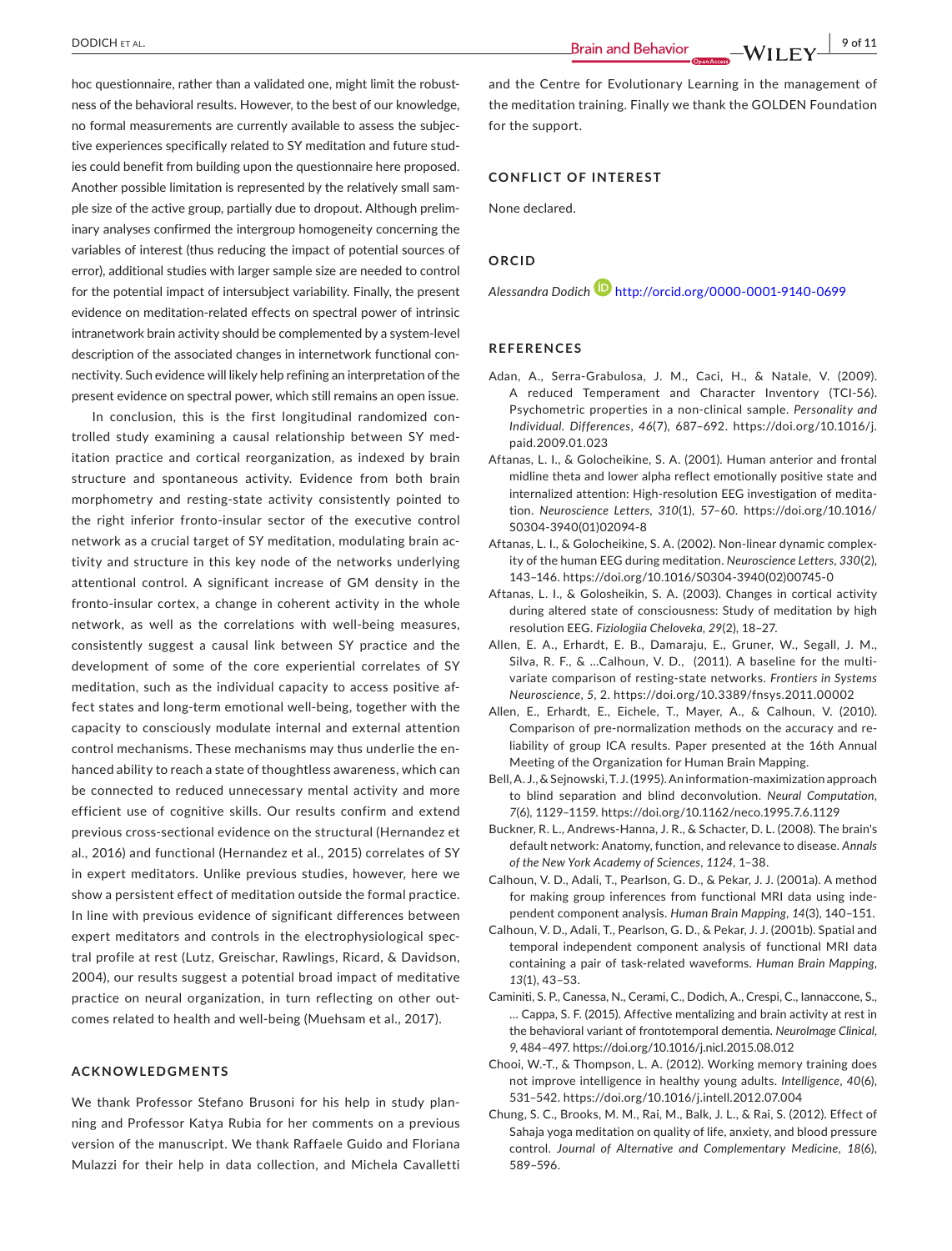**10 of 11 WILEY** Brain and Behavior <u>decrease and the contract of the set of the product et al.</u>

- Colom, R., Hua, X., Martínez, K., Burgaleta, M., Román, F. J., Gunter, J. L., … Thompson, P. M. (2016). Brain structural changes following adaptive cognitive training assessed by Tensor‐Based Morphometry (TBM). *Neuropsychologia*, *91*, 77–85. [https://doi.org/10.1016/j.](https://doi.org/10.1016/j.neuropsychologia.2016.07.034) [neuropsychologia.2016.07.034](https://doi.org/10.1016/j.neuropsychologia.2016.07.034)
- Corbetta, M., & Shulman, G. L. (2002). Control of goal‐directed and stim‐ ulus‐driven attention in the brain. *Nature Reviews Neuroscience*, *3*(3), 201–215. [https://doi.org/10.1038/nrn755.](https://doi.org/10.1038/nrn755)
- Cordes, D., Haughton, V. M., Arfanakis, K., Wendt, G. J., Turski, P. A., Moritz, C. H., …Meyerand, M. E. (2000). Mapping functionally re‐ lated regions of brain with functional connectivity MR imaging. *AJNR American Journal of Neuroradiology*, *21*(9), 1636–1644.
- Craig, A. D. (2009). How do you feel ‐ now? The anterior insula and human awareness. *Nature Reviews Neuroscience*, *10*(1), 59–70. [https://doi.](https://doi.org/10.1038/nrn2555) [org/10.1038/nrn2555](https://doi.org/10.1038/nrn2555)
- Crawford, J. R., & Henry, J. D. (2004). The positive and negative af‐ fect schedule (PANAS): Construct validity, measurement prop‐ erties and normative data in a large non‐clinical sample. *British Journal of Clinical Psychology*, *43*(Pt 3), 245–265. [https://doi.](https://doi.org/10.1348/0144665031752934) [org/10.1348/0144665031752934](https://doi.org/10.1348/0144665031752934)
- Dahl, C. J., Lutz, A., & Davidson, R. J. (2015). Reconstructing and de‐ constructing the self: Cognitive mechanisms in meditation prac‐ tice. *Trends in Cognitive Sciences*, *19*(9), 515–523. [https://doi.](https://doi.org/10.1016/j.tics.2015.07.001) [org/10.1016/j.tics.2015.07.001](https://doi.org/10.1016/j.tics.2015.07.001)
- Dosenbach, N. U., Fair, D. A., Cohen, A. L., Schlaggar, B. L., & Petersen, S. E. (2008). A dual‐networks architecture of top‐down control. *Trends in Cognitive Sciences*, *12*(3), 99–105. [https://doi.org/10.1016/j.](https://doi.org/10.1016/j.tics.2008.01.001) [tics.2008.01.001](https://doi.org/10.1016/j.tics.2008.01.001)
- Dosenbach, N. U., Fair, D. A., Miezin, F. M., Cohen, A. L., Wenger, K. K., Dosenbach, R. A., … Petersen, S. E. (2007). Distinct brain networks for adaptive and stable task control in humans. *Proceedings of the National Academy of Sciences*, *104*(26), 11073–11078. [https://doi.](https://doi.org/10.1073/pnas.0704320104) [org/10.1073/pnas.0704320104](https://doi.org/10.1073/pnas.0704320104)
- Draganski, B., Gaser, C., Busch, V., Schuierer, G., Bogdahn, U., & May, A. (2004). Neuroplasticity: Changes in grey matter induced by training. *Nature*, *427*(6972), 311–312.
- Eickhoff, S. B., Stephan, K. E., Mohlberg, H., Grefkes, C., Fink, G. R., Amunts, K., & Zilles, K. (2005). A new SPM toolbox for combin‐ ing probabilistic cytoarchitectonic maps and functional imaging data. *NeuroImage*, *25*(4), 1325–1335. [https://doi.org/10.1016/j.](https://doi.org/10.1016/j.neuroimage.2004.12.034) [neuroimage.2004.12.034](https://doi.org/10.1016/j.neuroimage.2004.12.034)
- Erhardt, E. B., Rachakonda, S., Bedrick, E. J., Allen, E. A., Adali, T., & Calhoun, V. D. (2011). Comparison of multi‐subject ICA methods for analysis of fMRI data. *Human Brain Mapping*, *32*(12), 2075–2095. <https://doi.org/10.1002/hbm.21170>.
- Farb, N. A., Segal, Z. V., Mayberg, H., Bean, J., McKeon, D., Fatima, Z., & Anderson, A. K. (2007). Attending to the present: Mindfulness medi‐ tation reveals distinct neural modes of self‐reference. *Social Cognitive and Affective Neuroscience*, *2*(4), 313–322. [https://doi.org/10.1093/](https://doi.org/10.1093/scan/nsm030) [scan/nsm030.](https://doi.org/10.1093/scan/nsm030)
- Fox, K. C., Nijeboer, S., Dixon, M. L., Floman, J. L., Ellamil, M., Rumak, S. P., … Christoff, K. (2014). Is meditation associated with altered brain structure? A systematic review and meta-analysis of morphometric neuroimaging in meditation practitioners. *Neuroscience and Biobehavioral Reviews*, *43*, 48–73. [https://doi.org/10.1016/j.](https://doi.org/10.1016/j.neubiorev.2014.03.016) [neubiorev.2014.03.016](https://doi.org/10.1016/j.neubiorev.2014.03.016)
- Friston, K. J., Holmes, A. P., Poline, J. B., Grasby, P. J., Williams, S. C., Frackowiak, R. S., & Turner, R. (1995). Analysis of fMRI time‐se‐ ries revisited. *NeuroImage*, *2*(1), 45–53. [https://doi.org/10.1006/](https://doi.org/10.1006/nimg.1995.1007) [nimg.1995.1007](https://doi.org/10.1006/nimg.1995.1007)
- Genovese, C. R., Lazar, N. A., & Nichols, T. (2002). Thresholding of statistical maps in functional neuroimaging using the false discov‐ ery rate. *NeuroImage*, *15*(4), 870–878. [https://doi.org/10.1006/](https://doi.org/10.1006/nimg.2001.1037) [nimg.2001.1037.](https://doi.org/10.1006/nimg.2001.1037)
- Hamaide, J., De Groof, G., & Van der Linden, A. (2016). Neuroplasticity and MRI: A perfect match. *NeuroImage*, *131*, 13–28. [https://doi.](https://doi.org/10.1016/j.neuroimage.2015.08.005) [org/10.1016/j.neuroimage.2015.08.005](https://doi.org/10.1016/j.neuroimage.2015.08.005)
- Harrison, L. J., Manocha, R., & Rubia, K. (2004). Sahaja yoga meditation as a family treatment programme for children with attention deficithyperactivity disorder. *Clinical Child Psychology and Psychiatry*, *9*(4), 479–497. <https://doi.org/10.1177/1359104504046155>
- Hernandez, S. E., Suero, J., Barros, A., Gonzalez‐Mora, J. L., & Rubia, K. (2016). Increased Grey Matter Associated with Long‐Term Sahaja Yoga Meditation: A Voxel‐Based Morphometry Study. *PLoS ONE*, *11*(3), e0150757. <https://doi.org/10.1371/journal.pone.0150757>
- Hernandez, S. E., Suero, J., Rubia, K., & Gonzalez‐Mora, J. L. (2015). Monitoring the neural activity of the state of mental silence while practicing Sahaja yoga meditation. *Journal of Alternative and Complementary Medicine*, *21*(3), 175–179. [https://doi.org/10.1089/](https://doi.org/10.1089/acm.2013.0450) [acm.2013.0450](https://doi.org/10.1089/acm.2013.0450).
- Himberg, J., Hyvarinen, A., & Esposito, F. (2004). Validating the indepen‐ dent components of neuroimaging time series via clustering and visualization. *NeuroImage*, *22*(3), 1214–1222. [https://doi.org/10.1016/j.](https://doi.org/10.1016/j.neuroimage.2004.03.027) [neuroimage.2004.03.027](https://doi.org/10.1016/j.neuroimage.2004.03.027)
- Holzel, B. K., Carmody, J., Vangel, M., Congleton, C., Yerramsetti, S. M., Gard, T., & Lazar, S. W. (2011). Mindfulness practice leads to increases in regional brain gray matter density. *Psychiatry Research*, *191*(1), 36–43. <https://doi.org/10.1016/j.pscychresns.2010.08.006>
- Jang, J. H., Jung, W. H., Kang, D. H., Byun, M. S., Kwon, S. J., Choi, C. H., & Kwon, J. S. (2011). Increased default mode network connectivity associated with meditation. *Neuroscience Letters*, *487*(3), 358–362. <https://doi.org/10.1016/j.neulet.2010.10.056>
- Kilpatrick, L. A., Suyenobu, B. Y., Smith, S. R., Bueller, J. A., Goodman, T., Creswell, J. D., … Naliboff, B. D. (2011). Impact of Mindfulness‐Based Stress Reduction training on intrinsic brain connectivity. *NeuroImage*, *56*(1), 290–298. <https://doi.org/10.1016/j.neuroimage.2011.02.034>
- Koch, W., Teipel, S., Mueller, S., Buerger, K., Bokde, A. L., Hampel, H., ... Meindl, T. (2010). Effects of aging on default mode network activity in resting state fMRI: Does the method of analysis matter? *NeuroImage*, *51*(1), 280–287. [https://doi.org/10.1016/j.](https://doi.org/10.1016/j.neuroimage.2009.12.008) [neuroimage.2009.12.008](https://doi.org/10.1016/j.neuroimage.2009.12.008)
- Lutz, A., Greischar, L. L., Rawlings, N. B., Ricard, M., & Davidson, R. J. (2004). Long‐term meditators self‐induce high‐amplitude gamma synchrony during mental practice. *Proceedings of the National Academy of Sciences*, *101*(46), 16369–16373. [https://doi.org/10.1073/](https://doi.org/10.1073/pnas.0407401101) [pnas.0407401101](https://doi.org/10.1073/pnas.0407401101).
- Lutz, A., Slagter, H. A., Dunne, J. D., & Davidson, R. J. (2008). Attention regulation and monitoring in meditation. *Trends in Cognitive Sciences*, *12*(4), 163–169. <https://doi.org/10.1016/j.tics.2008.01.005>
- Manocha, R., Black, D., Sarris, J., & Stough, C. (2011). A randomized, con‐ trolled trial of meditation for work stress, anxiety and depressed mood in full‐time workers. *Evidence‐Based Complementary and Alternative Medicine: Ecam*, *2011*, 960583. [https://doi.org/10.1155/2011/960583.](https://doi.org/10.1155/2011/960583)
- Manocha, R., Marks, G. B., Kenchington, P., Peters, D., & Salome, C. M. (2002). Sahaja yoga in the management of moderate to severe asthma: A randomised controlled trial. *Thorax*, *57*(2), 110–115. <https://doi.org/10.1136/thorax.57.2.110>
- Manocha, R. (2014). *Silence your mind: improve your happiness in just 10 minutes a day with this new approach to meditation*. London, UK: Orion Publishing Group Ltd UK.
- Mason, M. F., Norton, M. I., Van Horn, J. D., Wegner, D. M., Grafton, S. T., & Macrae, C. N. (2007). Wandering minds: The default network and stimulus‐independent thought. *Science*, *315*(5810), 393–395.
- Menon, V., & Uddin, L. Q. (2010). Saliency, switching, attention and con‐ trol: A network model of insula function. *Brain Structure and Function*, *214*(5–6), 655–667. <https://doi.org/10.1007/s00429-010-0262-0>.
- Mietchen, D., & Gaser, C. (2009). Computational morphometry for detecting changes in brain structure due to development, aging,